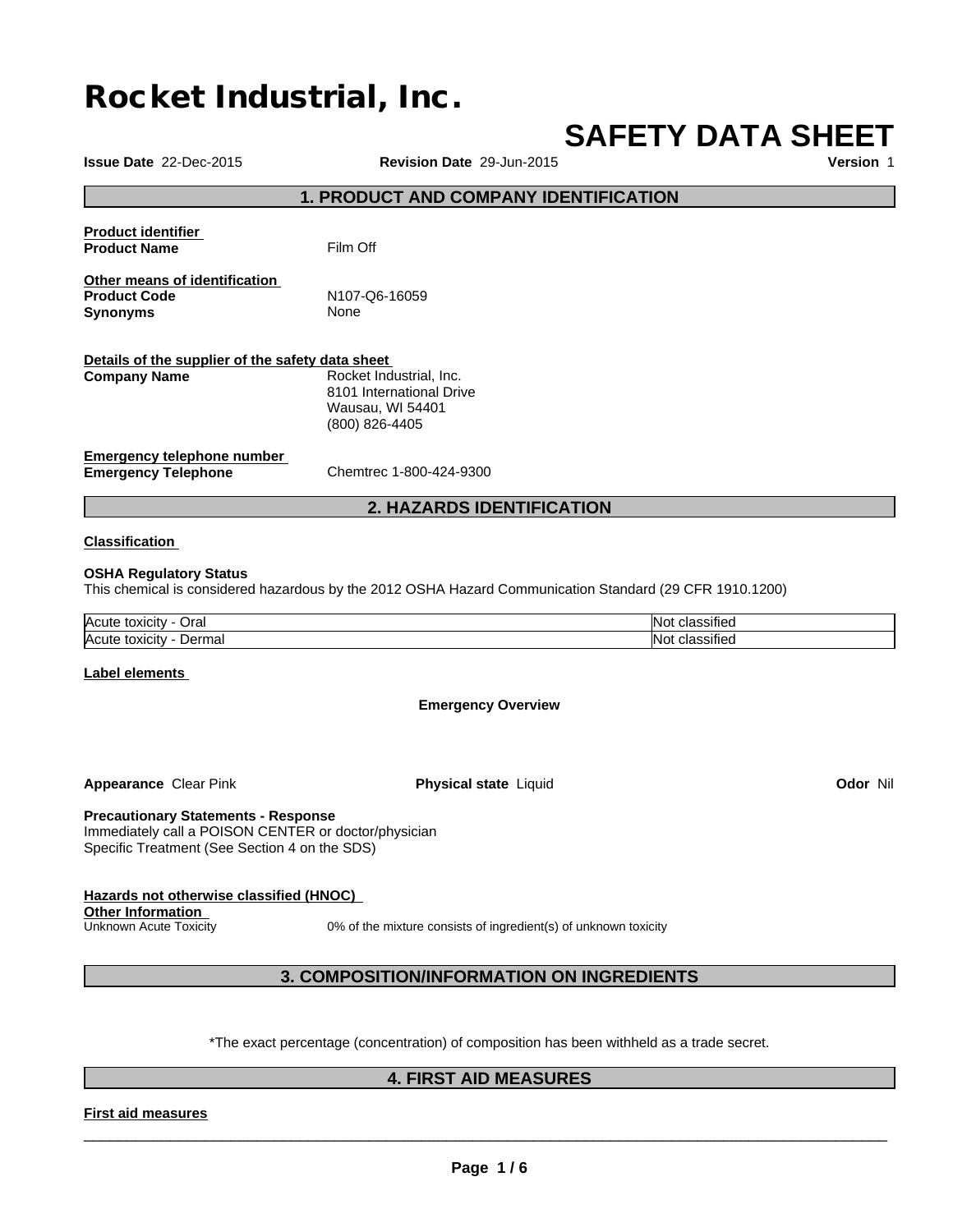| <b>5. FIRE-FIGHTING MEASURES</b>                            |                                                                                                                         |  |
|-------------------------------------------------------------|-------------------------------------------------------------------------------------------------------------------------|--|
| Note to physicians                                          | Treat symptomatically.                                                                                                  |  |
|                                                             | Indication of any immediate medical attention and special treatment needed                                              |  |
| <b>Symptoms</b>                                             | Any additional important symptoms and effects are described in Section 11: Toxicology<br>Information.                   |  |
| Most important symptoms and effects, both acute and delayed |                                                                                                                         |  |
| Ingestion                                                   | Clean mouth with water and drink afterwards plenty of water.                                                            |  |
| <b>Inhalation</b>                                           | Remove to fresh air.                                                                                                    |  |
| Eye contact                                                 | Rinse thoroughly with plenty of water for at least 15 minutes, lifting lower and upper eyelids.<br>Consult a physician. |  |
| <b>Skin Contact</b>                                         | Wash off immediately with plenty of water. Wash skin with soap and water.                                               |  |
|                                                             |                                                                                                                         |  |

#### **Suitable extinguishing media**

Use extinguishing measures that are appropriate to local circumstances and the surrounding environment.

**Unsuitable extinguishing media** Caution: Use of water spray when fighting fire may be inefficient.

#### **Specific hazards arising from the chemical**

No Information available.

**Explosion data Sensitivity to Mechanical Impact** None. **Sensitivity to Static Discharge** None.

#### **Protective equipment and precautions for firefighters**

As in any fire, wear self-contained breathing apparatus pressure-demand, MSHA/NIOSH (approved or equivalent) and full protective gear.

#### **6. ACCIDENTAL RELEASE MEASURES**

#### **Personal precautions, protective equipment and emergency procedures**

| Methods for cleaning up                              | Pick up and transfer to properly labeled containers.       |  |  |
|------------------------------------------------------|------------------------------------------------------------|--|--|
| <b>Methods for containment</b>                       | Prevent further leakage or spillage if safe to do so.      |  |  |
| Methods and material for containment and cleaning up |                                                            |  |  |
| <b>Environmental precautions</b>                     | See Section 12 for additional ecological information.      |  |  |
| <b>Environmental precautions</b>                     |                                                            |  |  |
| <b>Personal precautions</b>                          | Ensure adequate ventilation, especially in confined areas. |  |  |
|                                                      |                                                            |  |  |

#### **7. HANDLING AND STORAGE**

## **Precautions for safe handling Advice on safe handling** Handle in accordance with good industrial hygiene and safety practice. **Conditions for safe storage, including any incompatibilities Storage Conditions** Keep containers tightly closed in a dry, cool and well-ventilated place. **Incompatible materials** None known based on information supplied.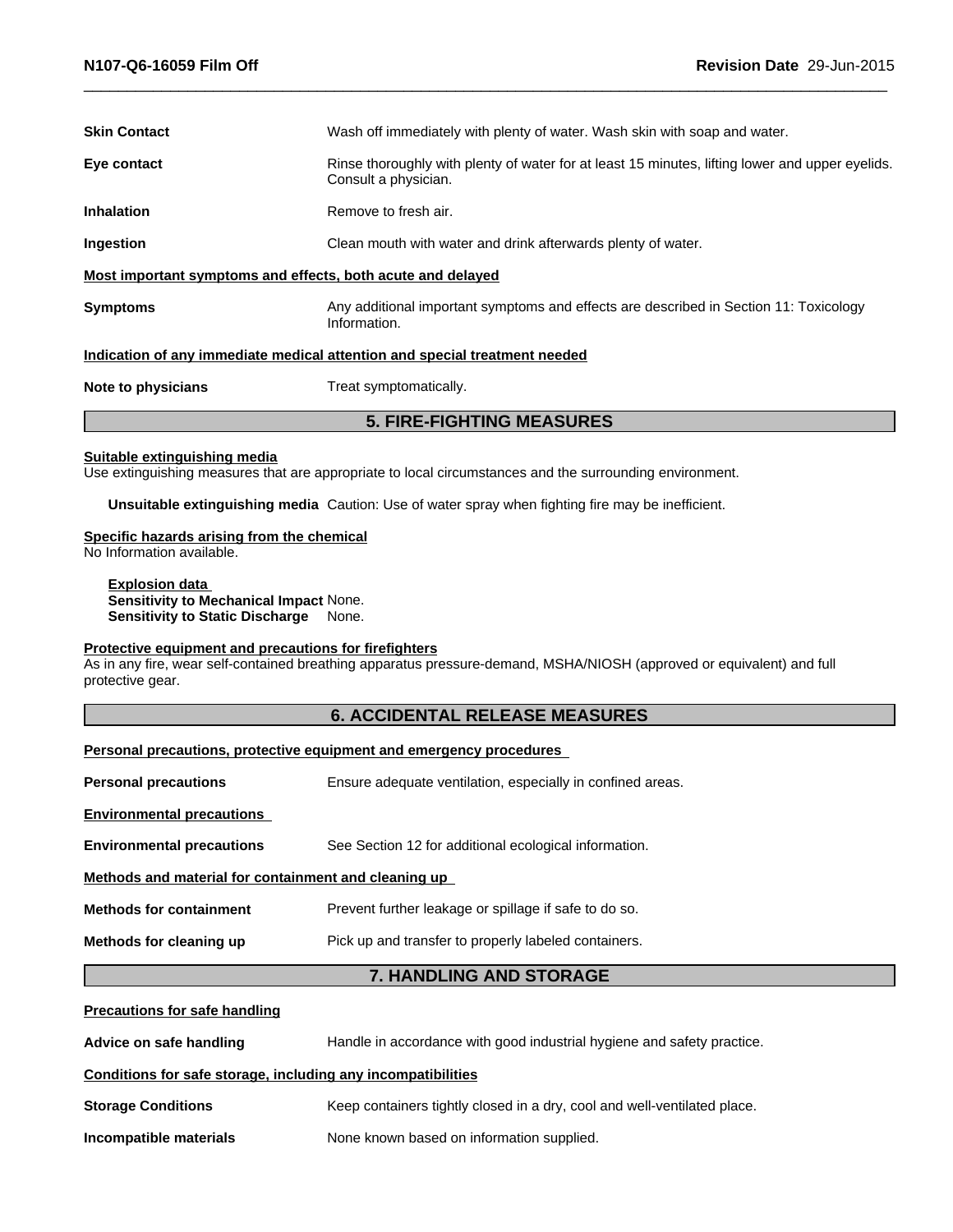### **8. EXPOSURE CONTROLS/PERSONAL PROTECTION**

**Control parameters**

| <b>Exposure Guidelines</b>       | This product, as supplied, does not contain any hazardous materials with occupational<br>exposure limits established by the region specific regulatory bodies.                                                                                                                                                                   |  |
|----------------------------------|----------------------------------------------------------------------------------------------------------------------------------------------------------------------------------------------------------------------------------------------------------------------------------------------------------------------------------|--|
| Appropriate engineering controls |                                                                                                                                                                                                                                                                                                                                  |  |
| <b>Engineering Controls</b>      | Showers, Eyewash stations & Ventilation systems.                                                                                                                                                                                                                                                                                 |  |
|                                  | Individual protection measures, such as personal protective equipment                                                                                                                                                                                                                                                            |  |
| <b>Eye/face protection</b>       | Wear safety glasses if handling large volume. Wear a face shield if splashing hazard exists.                                                                                                                                                                                                                                     |  |
| Skin and body protection         | Rubber gloves if prolonged contact and/or handling large volumes.                                                                                                                                                                                                                                                                |  |
| <b>Respiratory protection</b>    | If exposure limits are exceeded or irritation is experienced, NIOSH/MSHA approved<br>respiratory protection should be worn. Positive-pressure supplied air respirators may be<br>required for high airborne contaminant concentrations. Respiratory protection must be<br>provided in accordance with current local regulations. |  |
| <b>General Hygiene</b>           | Handle in accordance with good industrial hygiene and safety practice.                                                                                                                                                                                                                                                           |  |

**9. PHYSICAL AND CHEMICAL PROPERTIES**

#### **Information on basic physical and chemical properties**

| <b>Physical state</b>               | Liquid                   |                  |  |
|-------------------------------------|--------------------------|------------------|--|
| Appearance                          | <b>Clear Pink</b>        |                  |  |
| Color                               | Pink                     |                  |  |
| Odor                                | Nil                      |                  |  |
| Odor threshold                      | No Information available |                  |  |
| <b>Property</b>                     | Values                   | Remarks • Method |  |
| рH                                  | $3.0 - 5.0$              |                  |  |
| <b>Specific Gravity</b>             | 1.07                     |                  |  |
| <b>Viscosity</b>                    | $< 25$ cP @ 25°C         |                  |  |
| <b>Melting point/freezing point</b> | No Information available |                  |  |
| <b>Flash point</b>                  | None                     |                  |  |
| Boiling point / boiling range       | 100 °C / 212 ° F Degrees |                  |  |
| <b>Evaporation rate</b>             | No Information available |                  |  |
| Flammability (solid, gas)           | No data available        |                  |  |
| <b>Flammability Limits in Air</b>   |                          |                  |  |
| <b>Upper flammability limit:</b>    | No Information available |                  |  |
| Lower flammability limit:           | No Information available |                  |  |
| Vapor pressure                      | No Information available |                  |  |
| Vapor density                       | No Information available |                  |  |
| <b>Water solubility</b>             | Complete                 |                  |  |
| <b>Partition coefficient</b>        | No Information available |                  |  |
| <b>Autoignition temperature</b>     | No Information available |                  |  |
| <b>Decomposition temperature</b>    | No Information available |                  |  |
| <b>Other Information</b>            |                          |                  |  |
| <b>Density Lbs/Gal</b>              | 8.91                     |                  |  |
| <b>VOC Content (%)</b>              | Not Applicable           |                  |  |

**10. STABILITY AND REACTIVITY**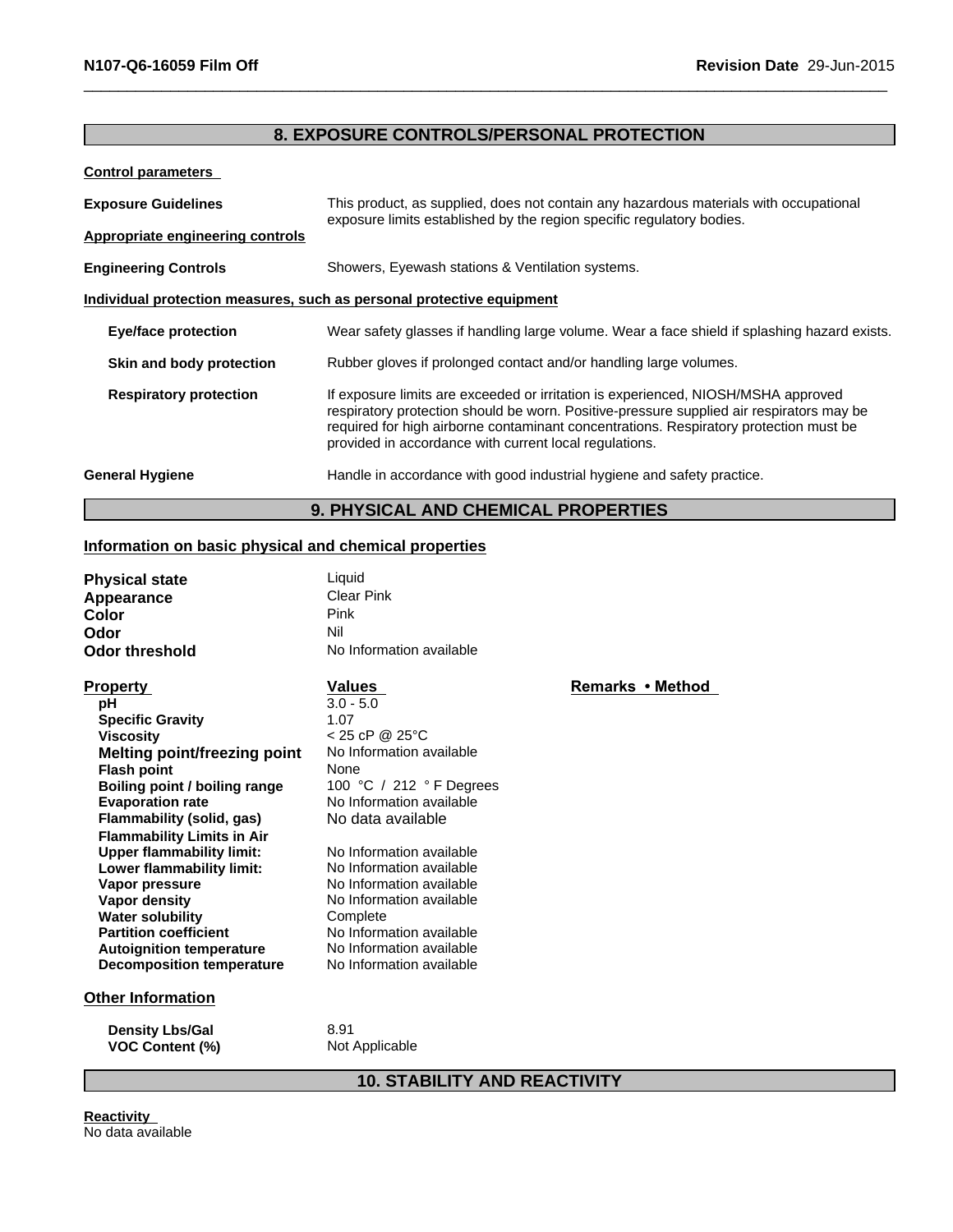### **Chemical stability**

Stable under recommended storage conditions. **Possibility of Hazardous Reactions** None under normal processing. **Conditions to avoid** Extremes of temperature and direct sunlight. **Incompatible materials** None known based on information supplied. **Hazardous Decomposition Products** None known based on information supplied.

#### **11. TOXICOLOGICAL INFORMATION**

#### **Information on likely routes of exposure**

| <b>Product Information</b> | Maybe harmful by inhalation, ingestion, in contact with eyes and skin,                                                     |
|----------------------------|----------------------------------------------------------------------------------------------------------------------------|
| <b>Inhalation</b>          | Avoid breathing vapors or mists. Inhalation of vapors in high concentration may cause<br>irritation of respiratory system. |
| Eye contact                | Avoid contact with eyes. Contact with eyes may cause irritation.                                                           |
| <b>Skin Contact</b>        | Avoid contact with skin. Causes mild skin irritation. Prolonged skin contact may defat the<br>skin and produce dermatitis. |
| <b>Ingestion</b>           | Do not taste or swallow. Can burn mouth, throat, and stomach. May cause gastro intestinal<br>irritation.                   |

#### **Information on toxicological effects**

**Symptoms** No Information available.

#### **Delayed and immediate effects as well as chronic effects from short and long-term exposure**

| <b>Sensitization</b>            | No Information available. |
|---------------------------------|---------------------------|
| Germ cell mutagenicity          | No Information available. |
| Carcinogenicity                 | No Information available. |
| <b>Reproductive toxicity</b>    | No Information available. |
| STOT - single exposure          | No Information available. |
| <b>STOT - repeated exposure</b> | No Information available. |
| <b>Aspiration hazard</b>        | No Information available. |

#### **Numerical measures of toxicity - Product Information**

| <b>Unknown Acute Toxicity</b> | 0% of the mixture consists of ingredient(s) of unknown toxicity |
|-------------------------------|-----------------------------------------------------------------|
|                               |                                                                 |

### **The following values are calculated based on chapter 3.1 of the GHS document** . **ATEmix (oral)** 82,900.00<br> **ATEmix (dermal)** 79,479.40

**ATEmix (dermal)**79,479.40

#### **12. ECOLOGICAL INFORMATION**

#### **Ecotoxicity**

100% of the mixture consists of components(s) of unknown hazards to the aquatic environment

#### **Persistence and degradability**

No Information available.

**Bioaccumulation** No Information available.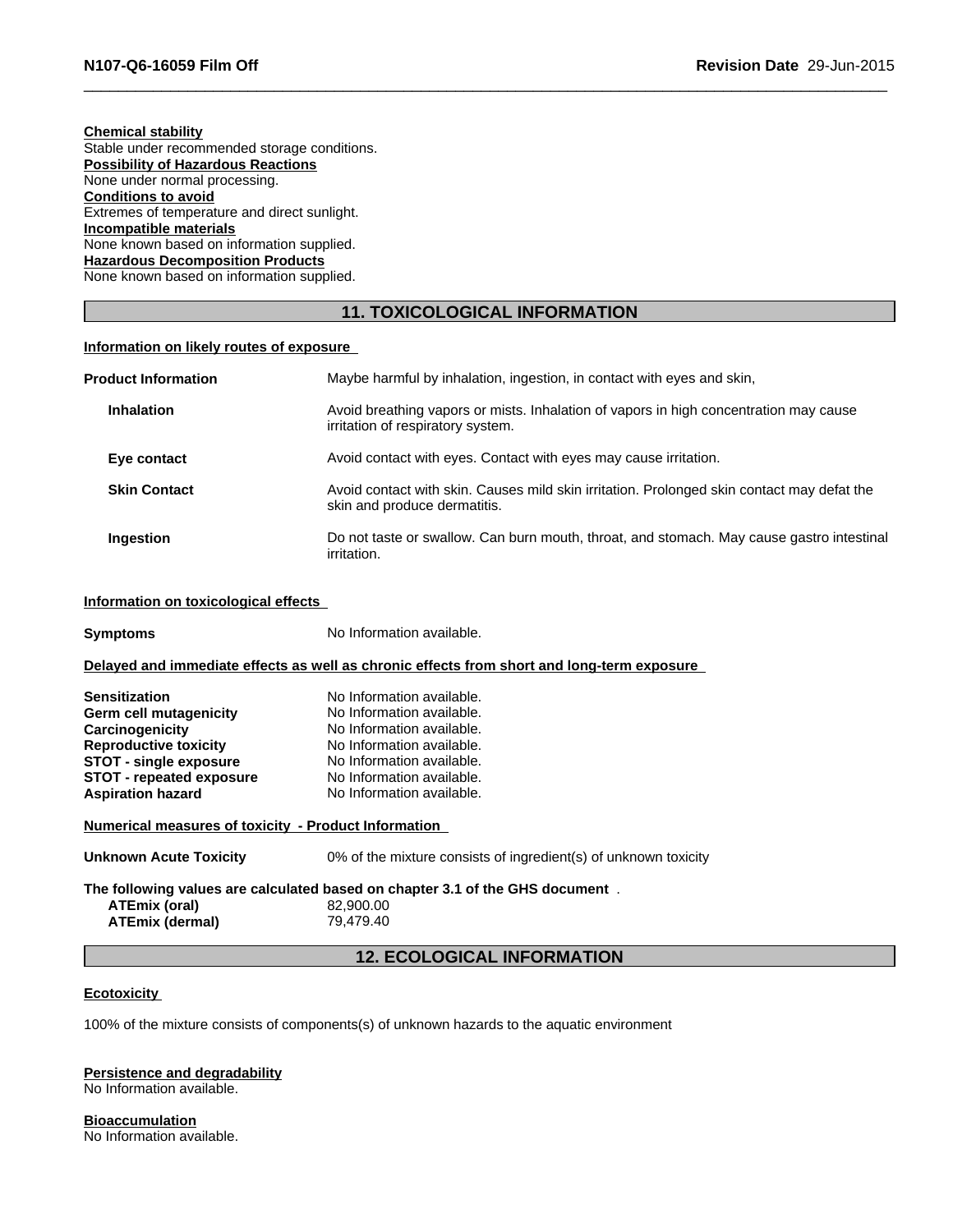#### **Other adverse effects** No Information available

#### **13. DISPOSAL CONSIDERATIONS**

| Waste treatment methods |                                                                                                        |
|-------------------------|--------------------------------------------------------------------------------------------------------|
| Disposal of wastes      | Disposal should be in accordance with applicable regional, national and local laws and<br>regulations. |
| Contaminated packaging  | Do not reuse container.                                                                                |

#### **14. TRANSPORT INFORMATION**

The basic description below is specific to the container size. This information is provided for at a glance DOT information. Please refer to the container and/or shipping papers for the appropriate shipping description before tendering this material for shipment. For additional information, please contact the distributor listed in section 1 of this SDS.

| <b>DOT</b><br>____ | Not regulated |
|--------------------|---------------|
|                    |               |

**TDG** Not regulated

#### **15. REGULATORY INFORMATION**

| <b>International Inventories</b> |          |  |
|----------------------------------|----------|--|
| <b>TSCA</b>                      | Complies |  |
| <b>DSL/NDSL</b>                  | Complies |  |

#### **Legend:**

**TSCA** - United States Toxic Substances Control Act Section 8(b) Inventory **DSL/NDSL** - Canadian Domestic Substances List/Non-Domestic Substances List

#### **US Federal Regulations**

#### **SARA 313**

Section 313 of Title III of the Superfund Amendments and Reauthorization Act of 1986 (SARA). This product does not contain any chemicals which are subject to the reporting requirements of the Act and Title 40 of the Code of Federal Regulations, Part 372

| SARA 311/312 Hazard Categories    |    |  |
|-----------------------------------|----|--|
| Acute health hazard               | Nο |  |
| <b>Chronic Health Hazard</b>      | No |  |
| <b>Fire hazard</b>                | Nο |  |
| Sudden release of pressure hazard | No |  |
| <b>Reactive Hazard</b>            | No |  |

#### **CWA (Clean WaterAct)**

This product does not contain any substances regulated as pollutants pursuant to the Clean Water Act (40 CFR 122.21 and 40 CFR 122.42)

#### **CERCLA**

This material, as supplied, does not contain any substances regulated as hazardous substances under the Comprehensive Environmental Response Compensation and Liability Act (CERCLA) (40 CFR 302) or the Superfund Amendments and Reauthorization Act (SARA) (40 CFR 355). There may be specific reporting requirements at the local, regional, or state level pertaining to releases of this material

#### **US State Regulations**

#### **California Proposition 65**

This product does not contain any Proposition 65 chemicals